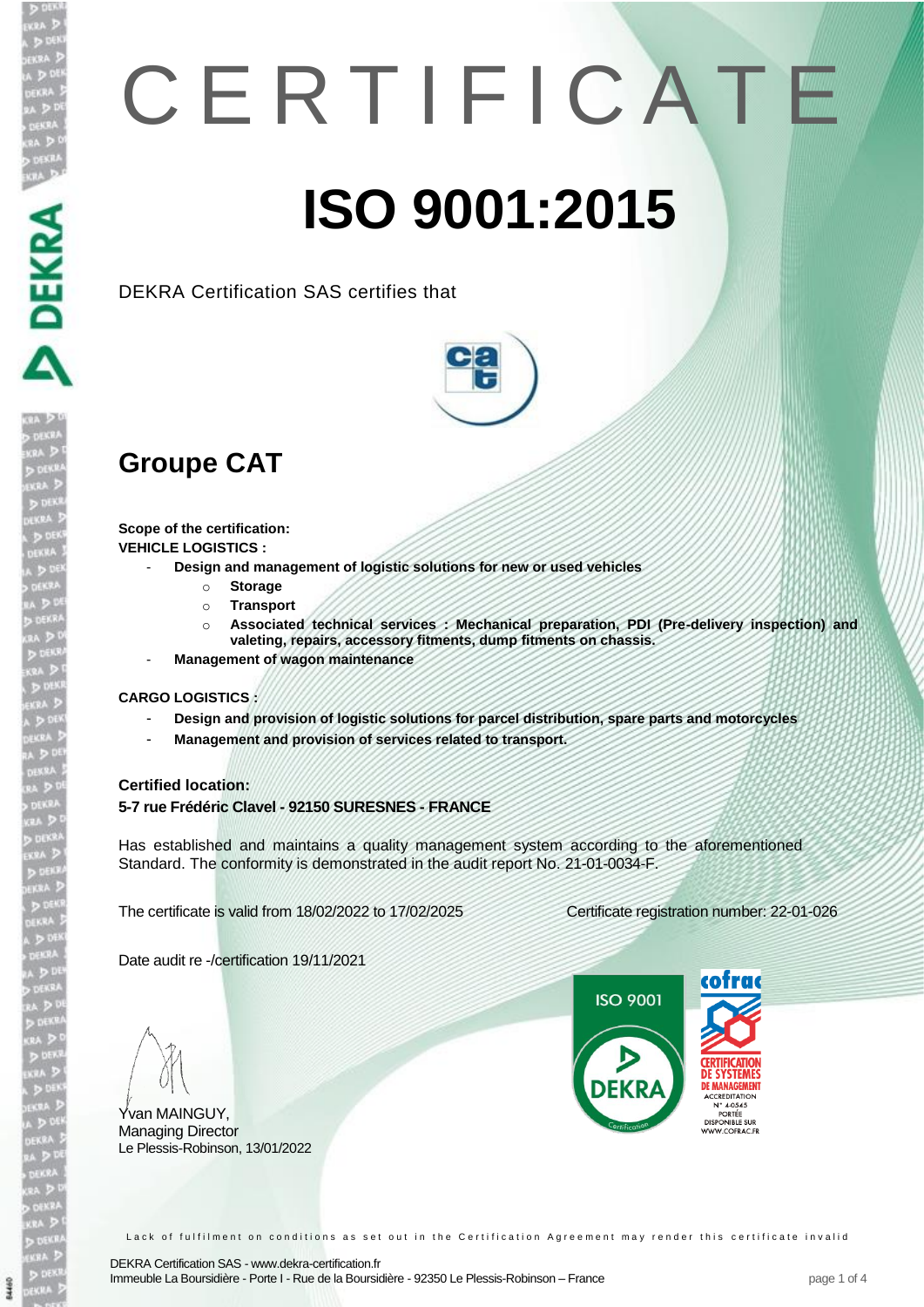**DO**<br>JEKRI<br>DEKRI<br>A D

### **Annex to certificate No. 22-01-026**

Valid from 18/02/2022 until 17/02/2025

The following locations are covered by the certificate referenced above:

#### VEHICLE LOGISTICS :

- Design and management of logistic solutions for new or used vehicles
	- o Storage
	- o Transport
	- o Associated technical services : Mechanical preparation, PDI (Pre-delivery inspection) and valeting, repairs, accessory fitments, dump fitments on chassis.
- Management of wagon maintenance

|                | <b>Sites</b>                          | <b>Adress</b>                                                                        |         |                                              |        |
|----------------|---------------------------------------|--------------------------------------------------------------------------------------|---------|----------------------------------------------|--------|
| 1              | <b>Suresnes</b>                       | 5-7 rue, Frédéric Clavel                                                             | 92150   | <b>Suresnes</b>                              | France |
| $\overline{2}$ | Aubergenville                         | Usine Pierre Lefaucheux                                                              | 78410   | Aubergenville                                | France |
| 3              | Magny-en-Vexin                        | Rue des Aulnaies                                                                     | 95410   | Magny-en-<br>Vexin                           | France |
| 4              | Valenton                              | 1, rue d'Ile de France - Z.A des<br>Roseaux                                          | 94460   | Valenton                                     | France |
| 5              | <b>Miramas</b>                        | Chemin de Calameau - Quartier<br>du Parc de l'artillerie                             | 13142   | <b>Miramas</b>                               | France |
| 6              | <b>Batilly</b>                        | Chez SOVAB - ZI - BP 2                                                               | 54980   | <b>Batilly</b>                               | France |
| 7              | <b>Bassens</b>                        | Rue du port                                                                          | 33530   | <b>Bassens</b>                               | France |
| 8              | Quincieux                             | ZI - Chemin des Bruyères                                                             | 69650   | Quincieux                                    | France |
| 9              | <b>Villers-Cotterets</b>              | Route de La Ferté-Milon                                                              | 02600   | <b>Villers-Cotterets</b>                     | France |
| 10             | Douai                                 | Usine Renault Georges Besse<br>BP 70924                                              | 59509   | <b>Douai</b>                                 | France |
| 11             | Avrigny                               | Route de Picardie - RD 75                                                            | 60190   | Avrigny                                      | France |
| 12             | Rognac                                | ZAC d'activité Le Plan -<br>Rue<br><b>Clément Ader</b>                               | 13340   | Rognac                                       | France |
| 13             | Ambérieu-en-<br><b>Bugey</b>          | 7 Rue des Frères Salvez                                                              | 01500   | Ambérieu-en-<br><b>Bugey</b>                 | France |
| 14             | Maubeuge                              | ZI de Gréveaux Les Guides - BP<br>90030                                              | 59604   | Maubeuge                                     | France |
| 15             | Le Havre                              | Centre Roulier - Route du Marais<br>Port Sud                                         | 76600   | Le Havre                                     | France |
| 16             | Sandouville                           | Route du Canal de Tancarville                                                        | 76430   | Sandouville                                  | France |
| 17             | Roma                                  | Via Tiburtina, 1070                                                                  | 00156   | Roma                                         | Italy  |
| 18             | Tanger                                | Zone Franche Ksar Al Majaz<br>Commune<br>Ksar<br>Majaz<br>AI.<br>Province Fahs Anjra | 90 053  | Tanger                                       | Maroc  |
| 19             | Tanger                                | Zone Franche de<br>Melhloussa-<br>Province Fahs Anjra                                | 90 000  | Tanger                                       | Maroc  |
| 20             | Valladolid                            | Ctra. Segovia km. 6 (junto Fasa<br>Renault-Montaje2)                                 | 47 008  | Valladolid                                   | Spain  |
| 21             | Villamuriel<br>de<br>Cerrato          | Camino de la Costanilla - Factoria<br><b>Fasa-Renault</b>                            | 34 190  | Villamuriel<br>de<br>Cerrato                 | Spain  |
| 22             | Barcelona                             | C/Diputación nº 279 ático 6                                                          | 8 0 0 7 | Barcelona                                    | Spain  |
| 23             | San Fernando de<br>Henares (Madrid)   | C/ Mercurio nº 2. Pol. Ind. San<br>Fernando                                          | 28 830  | San<br>Fernando<br>de<br>Henares<br>(Madrid) | Spain  |
| 24             | Barcelona                             | Avenida Francesc Cambo 21 -<br>Local <sub>2</sub>                                    | 8 0 0 3 | Barcelona                                    | Spain  |
| 25             | Santander                             | Espigon Central Puerto de Raos,<br>7                                                 | 39 011  | Santander                                    | Spain  |
| 26             | Alcala<br>de<br><b>Henares Madrid</b> | C/Francisco Rabal, 1 - Poligono<br>Industrial La Garena                              | 28 806  | Alcala<br>de<br><b>Henares Madrid</b>        | Spain  |
| 27             | Zaragoza                              | Calle Ramón y Cajal, 17                                                              | 50 640  | Zaragoza                                     | Spain  |
| 28             | Moscow                                | Pokrovka 33/22                                                                       | 105 062 | Moscow                                       | Russia |

Lack of fulfilment on conditions as set out in the Certification Agreement may render this certificate invalid

DEKRA Certification SAS - [www.dekra-certification.fr](http://www.dekra-certification.fr/)

Immeuble La Boursidière - Porte I - Rue de la Boursidière - 92350 Le Plessis-Robinson – France entre page 2 of 4

64460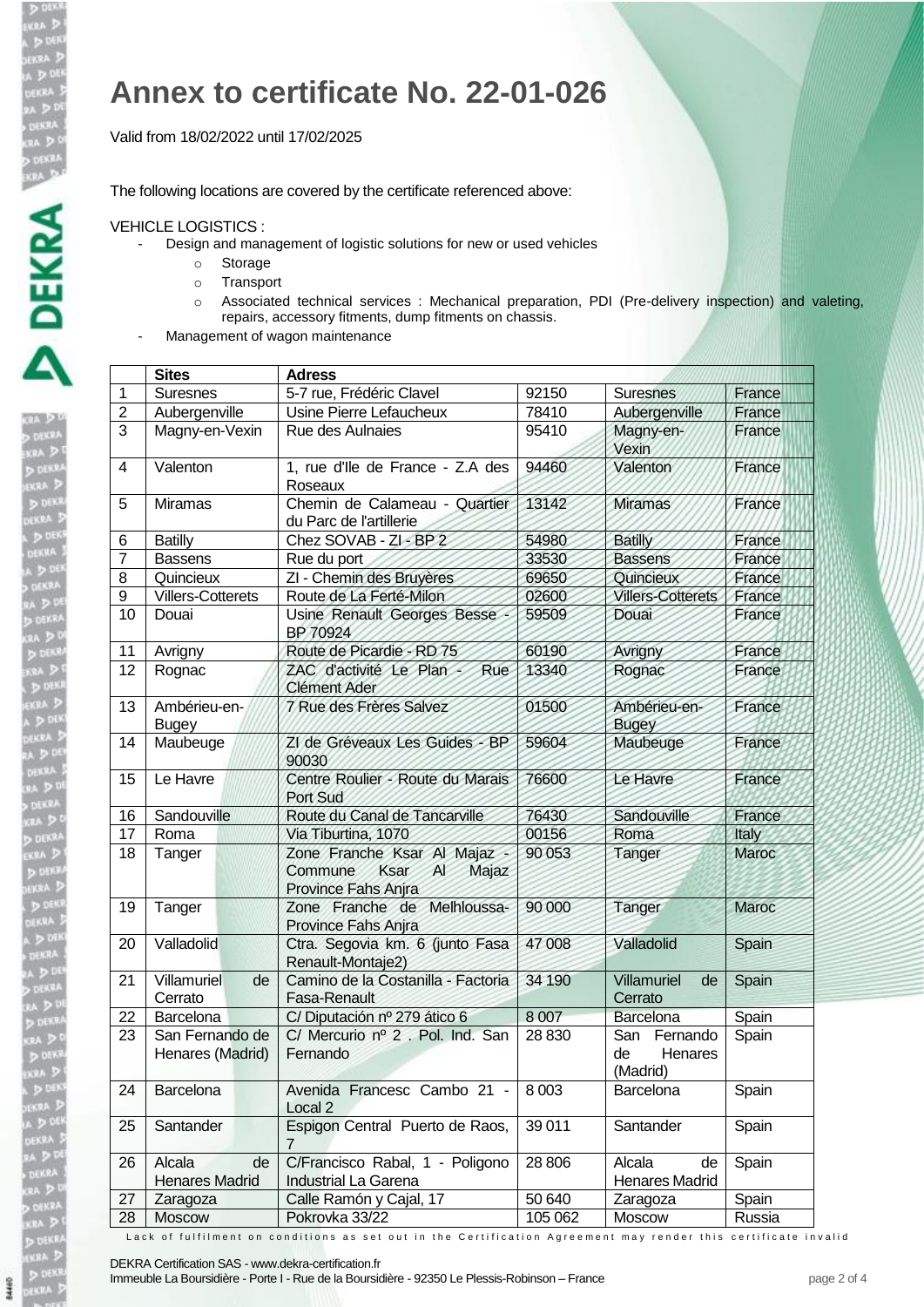DIREA<br>NKRA<br>NKRA<br>ADIREA<br>ADIREA

| 29 | Novo Mesto     | Belokranjska cesta 4                            | 8 0 0 0  | <b>Novo Mesto</b>    | Slovenia       |
|----|----------------|-------------------------------------------------|----------|----------------------|----------------|
| 30 | Aguas de Moura | EN 10 KM 56                                     | 2965-589 | de<br>Aguas<br>Moura | Portugal       |
| 31 | Aguas de Moura | GROUPE CAT EN10 - Km 56 -                       | 2965-589 | de<br>Aguas<br>Moura | Portugal       |
| 32 | Rogowiec       | UI. Maurice Coulet 9                            | 97-400   | Rogowiec             | Poland         |
| 33 | Czeladź        | Spacerowa 1,                                    | 41-253   | Czeladź              | Poland         |
| 34 | Gliwice        | CAT Polska Sp. z o.o.<br>UI.<br>Sikorskiego 113 | 44-103   | Gliwice              | Poland         |
| 35 | Gromadka       | Rozyniec 89                                     | 59-706   | Gromadka             | Poland         |
| 36 | Warszawa       | ul. Postepu 15                                  | 02-676   | Warszawa             | Poland         |
| 37 | Gdańsk         | ul. Przemysłowa 20                              | 80-542   | Gdańsk               | Poland         |
| 38 | Seneffe        | <b>Rue Alfred Nobel</b>                         | 7180     | Seneffe              | <b>Belgium</b> |
| 39 | Osnabrück      | Narupstraße 21                                  | 49 0 84  | Osnabrück            | Germany        |
| 40 | Seddiner See   | Am Fuchsbau 21                                  | 14 554   | Seddiner See         | Germany        |
| 41 | Zülpich        | Richard-Lawson- Straße                          | 53 909   | Zülpich              | Germany        |
| 42 | Essen          | Stauderstraße 193-197                           | 45 327   | Essen                | Germany        |
| 43 | Frechen        | <b>Bonnstr. 31-33</b>                           | 50 226   | Frechen              | Germany        |
| 44 | <b>Bremen</b>  | Zur Westpier 42                                 | 28755    | <b>Bremen</b>        | Germany        |
| 45 | Lehrte-Aligse  | Reuschersweg 1                                  | 31 275   | Lehrte-Aligse        | Germany        |
| 46 | Osnabrück      | Am Huxmühlenbach                                | 49 0 84  | Osnabrück            | Germany        |
| 47 | Düren          | Zülpicher Straße 150                            | 52 349   | Düren                | Germany        |
| 48 | Rastatt        | Kehler Straße 33                                | 76 437   | Rastatt              | Germany        |
| 49 | Hakenstedt     | Am Silberberg 1                                 | 39 34 3  | Hakenstedt           | Germany        |
| 50 | Lehrte         | Zum Blauen See 7                                | 31 275   | Lehrte               | Germany        |
| 51 | Emmering       | Reginawerk 4                                    | 82 275   | Emmering             | Germany        |

Lack of fulfilment on conditions as set out in the Certification Agreement may render this certificate invalid